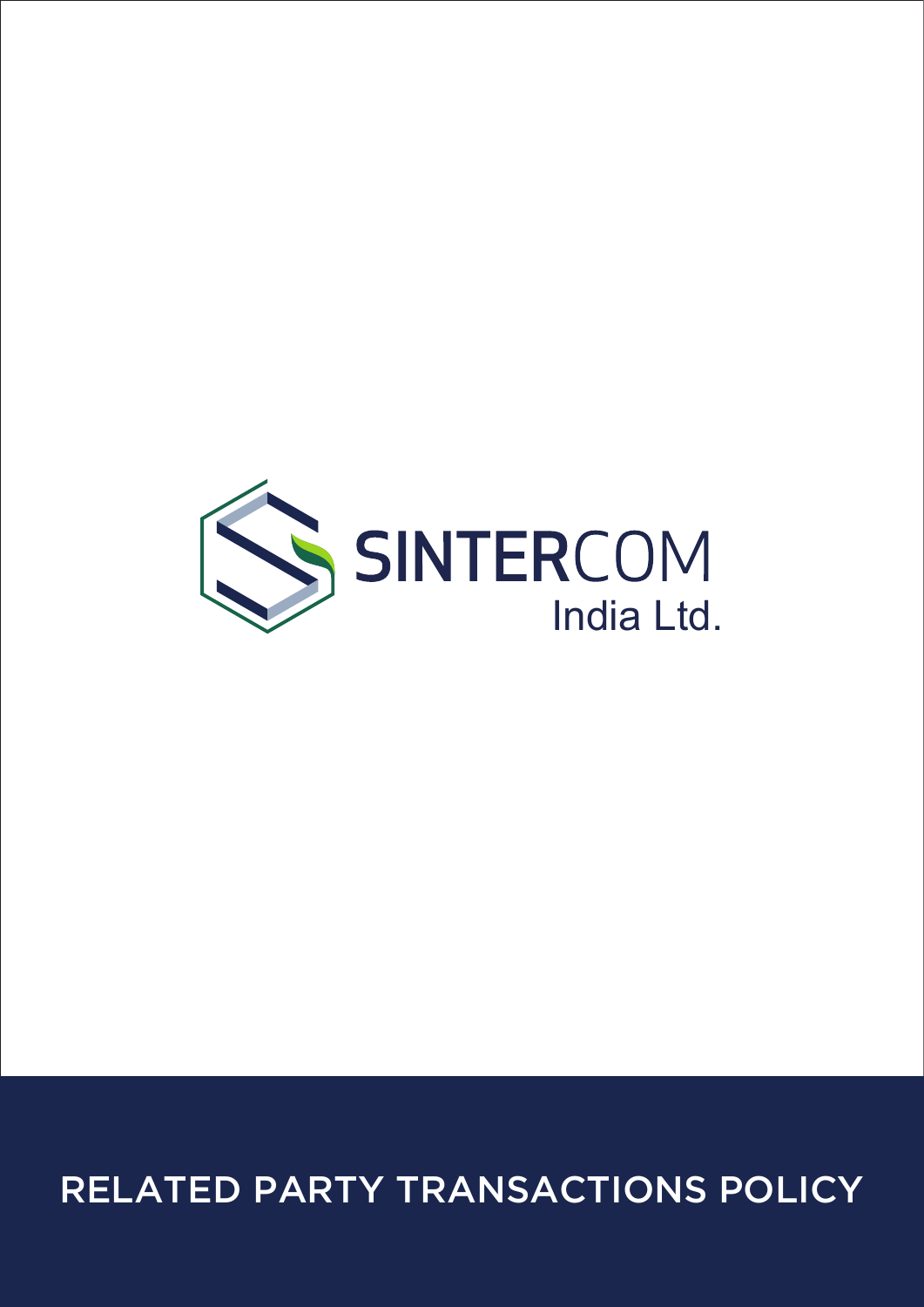#### BACKGROUND

The Board of Directors (the "Board") of the Company has adopted the following policy and procedures with regard to Related Party Transactions.

The Audit Committee will review and amend this policy from time to time. This policy is to govern transactions between the Company and its Related Parties based on the laws and regulations that are applicable to the Company.

#### PURPOSE

This policy is framed as per requirement of SEBI (LODR), 2015 entered by the Company with the Stock Exchange and intended to ensure the proper approval and reporting of related party transactions. The Company is required to disclose each year in the Financial Statements certain transactions between the Company and Related Parties as well as policies concerning transactions with Related Parties.

#### **DEFINITIONS**

"Arm's length transaction" means a transaction between two related parties that is conducted as if they were unrelated, so that there is no conflict of interest.

"Audit Committee" means Audit Committee constituted by the Board of Directors of Sintercom India Limited, from time to time, under Section 177 of the Companies Act, 2013 and the Listing Agreement.

"Board of Directors" or "Board" means the Board of Directors of Sintercom India Limited, as constituted from time to time.

"Company" means Sintercom India Limited.

"Key Managerial Personnel" means the Managing Director, the Company Secretary, the Chief Financial Officer and such other officers/employees of the Company as defined in section 2(51) of the Companies Act, 2013.

"Policy" means this Policy for Archive, Preservation and Disposal of Documents.

"Material Related Party Transaction" means a transaction with a Related Party where the transaction/transactions to be entered into individually or taken together with previous transactions during a financial year, exceeds 10% of the annual consolidated turnover of the company as per the last audited financial statements of the company.

"Policy" means Policy on Related Party Transactions.

"Related Party", means:

With reference to the Company:

i) a director or his relative;

ii) a key managerial personnel or his relative;

iii) a firm, in which a director, manager or his relative is a partner;

iv) a private company in which a director or manager is a member or director;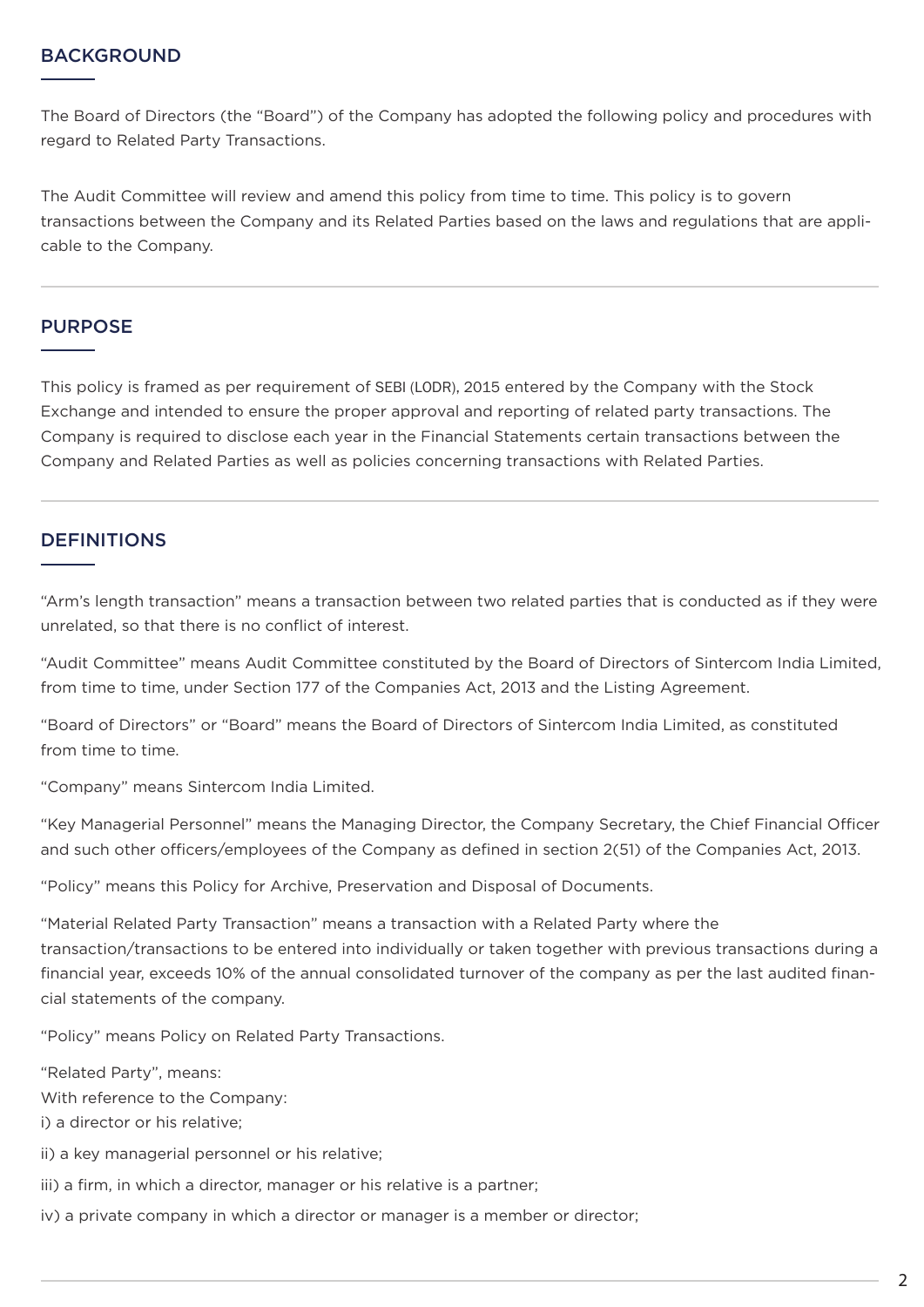v) a public company in which a director or manager is a director or holds along with his relatives, more than two percent of its paid-up share capital;

vi) any body corporate whose Board of Directors, managing director or manager is accustomed to act in accordance with the advice, directions or instructions of a director or manager;

vii) any person on whose advice, directions or instructions a director or manager is accustomed to act: Provided that nothing in sub-clauses (vi) and (vii) shall apply to the advice, directions or instructions given in a professional capacity;

viii) any company which is-

- a. holding, subsidiary or an associate company of such company; or
- b. subsidiary of a holding company to which it is also a subsidiary;

ix) such other person as may be prescribed;

Parties are considered to be related if at any time during the reporting period one party has the ability to control the other party or exercise significant influence over the other party in making financial and/or operating decisions as defined in the Accounting Standard 18 or such other entity/entities as may defined in the applicable accounting standard from time to time.

"Relative", with reference to any person, means anyone who is related to another, if—

- a) sale, purchase or supply of any goods or materials;
- b) they are members of a Hindu Undivided Family;
- c) they are husband and wife; or
- d) A person shall be deemed to be the relative of another, if he or she is related to another in the following manner, namely:
	- i) Father (includes step-father).
	- ii) Mother (includes the step-mother).
	- iii) Son (includes the step-son).
	- iv) Son's wife.
	- v) Daughter.
	- vi) Daughter's husband.
	- vii) Brother (includes the step-brother)
	- viii) Sister (includes the step-sister).

"Related party transaction" is a transfer of resources, services or obligations between a company and a related party, regardless of whether a price is charged, including:

- e) sale, purchase or supply of any goods or materials;
- f) selling or otherwise disposing of, or buying, property of any kind;
- g) leasing of property of any kind;
- h) availing or rendering of any services;
- i) appointment of any agent for purchase or sale of goods, materials, services or property;
- j) such related party's appointment to any office or place of profit in the company, its subsidiary company or associate company; and
- k) underwriting the subscription of any securities or derivatives thereof, of the company:
	- "Subsidiary" shall mean a subsidiary as defined under the Companies Act, 2013.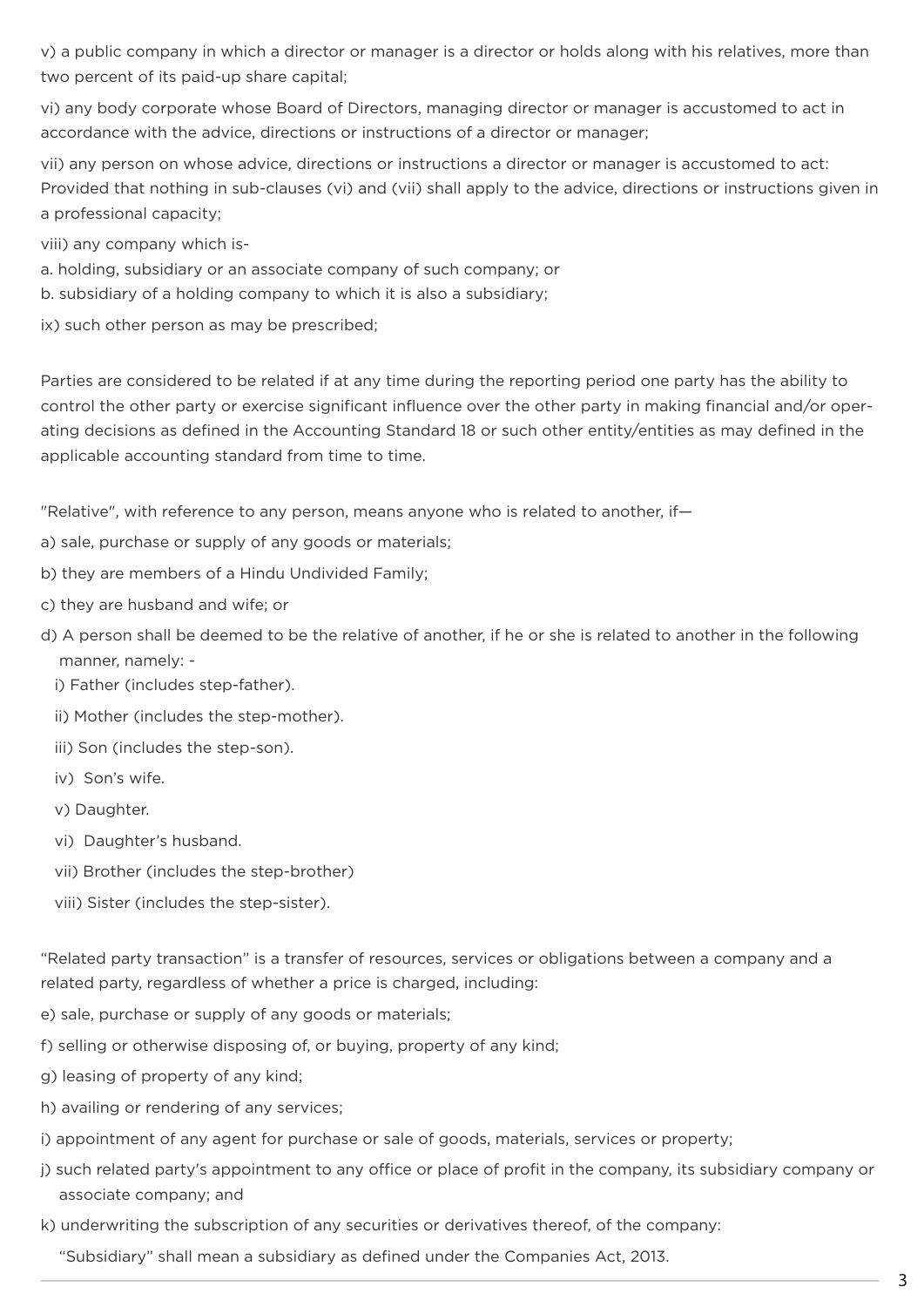"Transaction" with a related party shall be construed to include single transaction or a group of transactions in a contract

Any other term not defined herein shall have the same meaning as defined in the Companies Act, 2013, the Listing Agreement, Accounting Standard 18 or any other applicable regulation.

# IDENTIFICATION OF RELATED PARTY TRANSACTIONS

Every Director and Key Managerial Personnel shall, as may be applicable to them, provide a declaration containing the necessary details of related parties covered in the definition of related party and relatives to the Company Secretary upon their appointment and on an annual basis. Also, provide declarations if there has been a change in the details from the last declaration made under this policy.

The Chief Financial Officer and the Managing Director are jointly responsible in identifying the potential related party transactions and provide necessary information in advance to the Company Secretary for initiating the process to obtain the necessary approvals of the Audit Committee/Board/Shareholders. Further, the Chief Financial Officer and the Managing Director are responsible for providing additional information about transaction that the Board / Audit Committee may request, for being placed before the Audit Committee / Board.

# DEALING WITH RELATED PARTY TRANSACTIONS

The Board shall fulfil the function of monitoring and managing potential conflicts of interest of management, board members and shareholders, including misuse of corporate assets and abuse in related party transactions.

The Company shall comply with applicable provisions of the Companies Act, 2013, Rules made there under, the Listing Agreement and other applicable law in force from time to time in dealing with the Related Party Transactions.

# APPROVAL PROCESS

#### Audit Committee

All Related Party Transactions shall require prior approval of the Audit Committee. Accordingly, all proposed Related Party Transactions must be reported to the Audit Committee for prior approval by the Committee.

The Managing Director/Whole-time Director of the Company shall provide to the Committee all relevant material information of the Related Party Transaction, including the terms of the transaction, the business purpose of the transaction, the benefits to the Company and to the Related Party, and any other relevant matters. In determining whether to approve a Related Party Transaction, the Committee will consider the following factors, among others, to the extent relevant to the Related Party Transaction: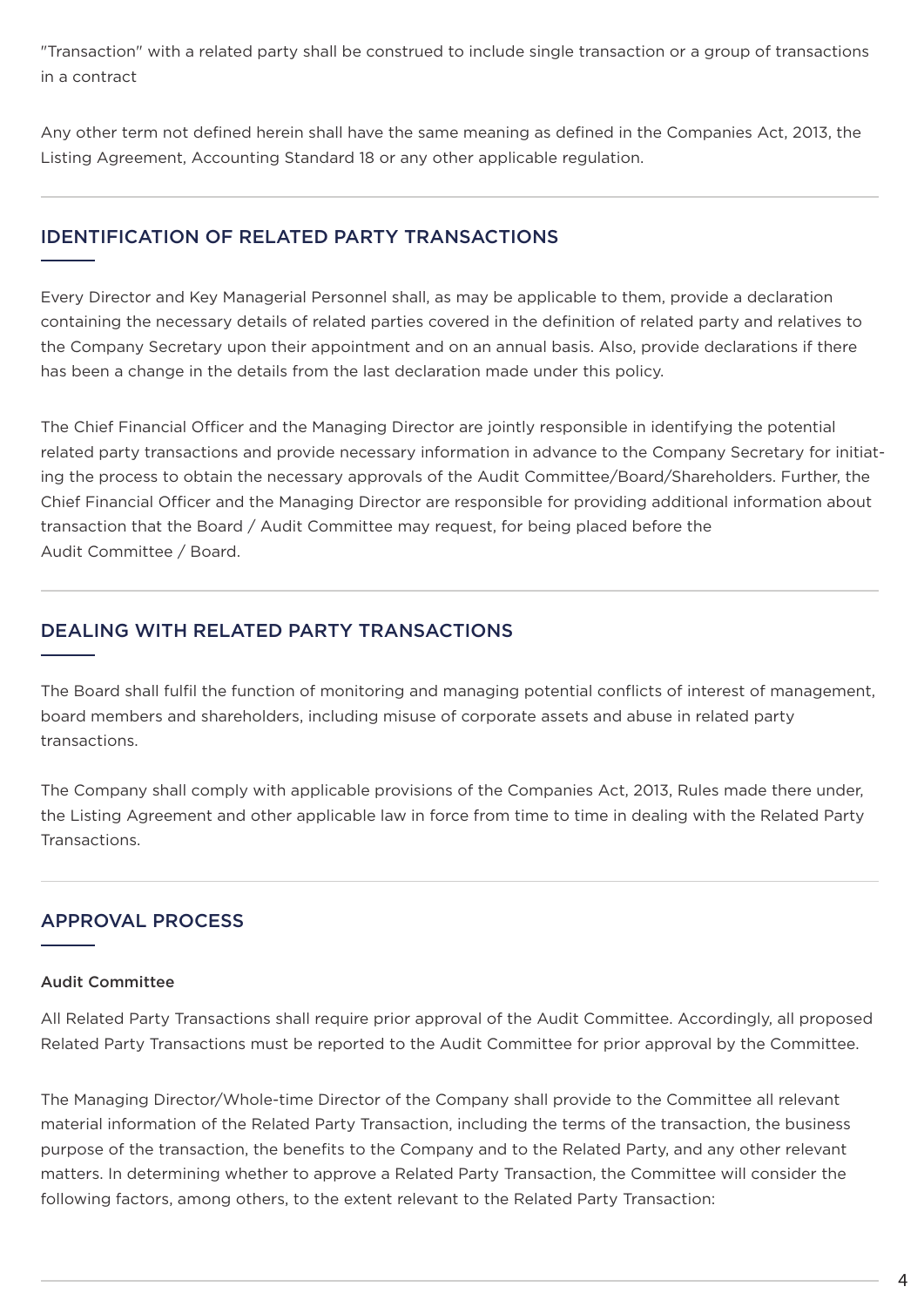- i) the name of the related party and nature of relationship;
- ii) the nature, duration of the contract and particulars of the contract or arrangement;
- iii) the material terms of the contract or arrangement including the value, if any;
- iv) any advance paid or received for the contract or arrangement, if any;
- v) the manner of determining the pricing and other commercial terms, both included as part of contract and not considered as part of the contract;
- vi) whether all factors relevant to the contract have been considered, if not, the details of factors not considered with the rationale for not considering those factors;
- vii) the persons/authority approving the transaction; and
- viii) any other information relevant or important for the Committee to take a decision on the proposed transaction0

## In determining whether to approve a Related Party Transaction, the Committee will consider the following factors, among others, to the extent relevant to the Related Party Transaction:

- i) Whether the terms of the Related Party Transaction are fair and on arm's length basis to the Company and would apply on the same basis if the transaction did not involve a Related Party;
- ii) Whether the Related Party Transaction would affect the independence of the Director/KMP;
- iii) Whether the proposed transaction includes any potential reputational risk issues that may arise as a result of or in connection with the proposed transaction; and
- iv) Whether the Related Party Transaction is in the nature of conflict of interest for any Director or Key Managerial Personnel of the Company, taking into account the size of the transaction, the overall financial position of the Director or other Related Party, the direct or indirect nature of the Directors, Key Managerial Personnel's or other Related Party's interest in the transaction and the ongoing nature of any proposed relationship and any other factors the Board/Committee deems relevant.

Subject to the provisions of the applicable laws the Audit Committee will have the discretion to approve/ modify/recommend/refer the proposed related party transaction for the approval of Board of Directors or Shareholders.

And, in the event such transaction, contract or arrangement is not in the ordinary course of business or at arm's length, the Company shall comply with the provisions of the Companies Act 2013 and the Rules framed thereunder and obtain approval of the Board or its shareholders, as applicable, for such contract or arrangement.

Subject to the provisions of applicable laws from time to time, in exceptional cases, where a prior approval is not taken due to an inadvertent omission or due to unforeseen circumstances, the Committee may ratify the transactions in accordance with this Policy.

#### 6.1 Omnibus approval

The Audit Committee may grant omnibus approval for Related Party Transactions proposed to be entered into by the company subject to the following conditions: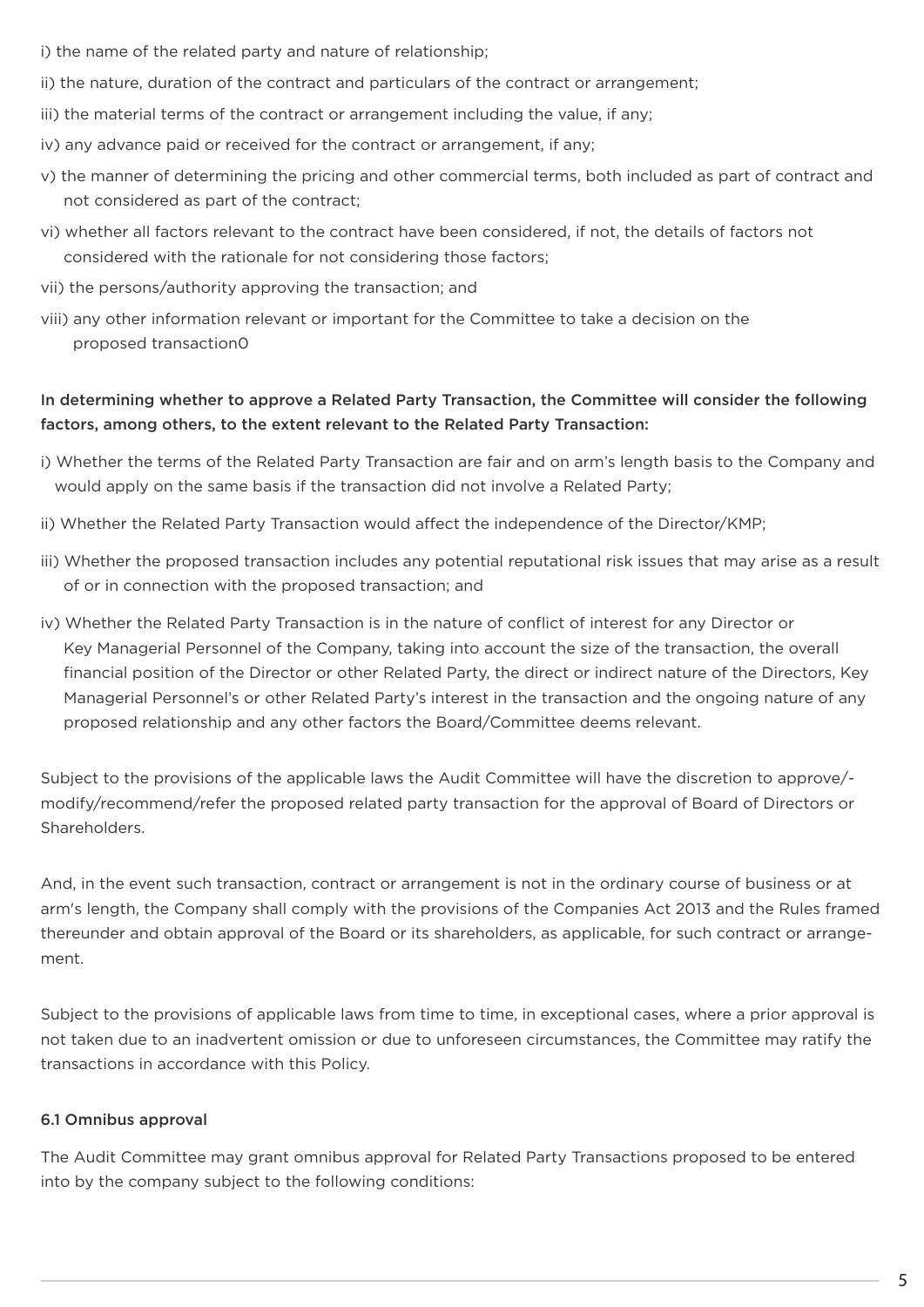- a) The Audit Committee shall lay down the criteria for granting the omnibus approval in line with the policy on Related Party Transactions of the company and such approval shall be applicable in respect of transactions which are repetitive in nature.
- b) The Audit Committee shall satisfy itself the need for such omnibus approval and that such approval is in the interest of the company;
- c) Such omnibus approval shall specify (i) the name/s of the related party, nature of transaction, period of transaction, maximum amount of transaction that can be entered into, (ii) the indicative base price / current contracted price and the formula for variation in the price if any and (iii) such other conditions as the Audit Committee may deem fit;
- d) Provided that where the need for Related Party Transaction cannot be foreseen and aforesaid details are not available, Audit Committee may grant omnibus approval for such transactions subject to their value not exceeding Rs.1 crore per transaction.
- e) Audit Committee shall review, atleast on a quarterly basis, the details of Related Party Transactions entered into by the company pursuant to each of the omnibus approval given.
- d) Such omnibus approvals shall be valid for a period not exceeding one year and shall require fresh approvals after the expiry of one year.

#### 6.2 Board

The consent of the Board of Directors is required by a resolution at a meeting of the Board for entering into any contract or arrangement with a related party with respect to the transactions defined in the related party transaction.

Where any director is interested in any contract or arrangement with a related party, such director shall not be present at the meeting during discussions on the subject matter of the resolution relating to such contract or arrangement.

## 6.3 Shareholders

Transactions not in ordinary course of business or not at arm's length:

All Related Party Transactions in excess of the limits prescribed under the Companies Act, 2013, which are not in the Ordinary Course of Business or not at Arms' Length shall also require the prior approval of the shareholders through special resolution and no member of the company shall vote on such special resolution, if such member is a related party.

Material Related Party Transaction:

All material Related Party Transactions shall require approval of the shareholders through special resolution and the related parties shall abstain from voting on such resolutions.

## EXEMPTION FROM APPLICABILITY OF THE POLICY

Notwithstanding the foregoing, but subject to the provisions of the applicable laws from time to time, this policy shall not apply to the following Related Party Transactions shall not require approval of Audit Committee or Shareholders:

i) Transactions entered into between the Company and its wholly owned subsidiary whose accounts are consolidated with the Company and placed before the shareholders at the general meeting for approval.